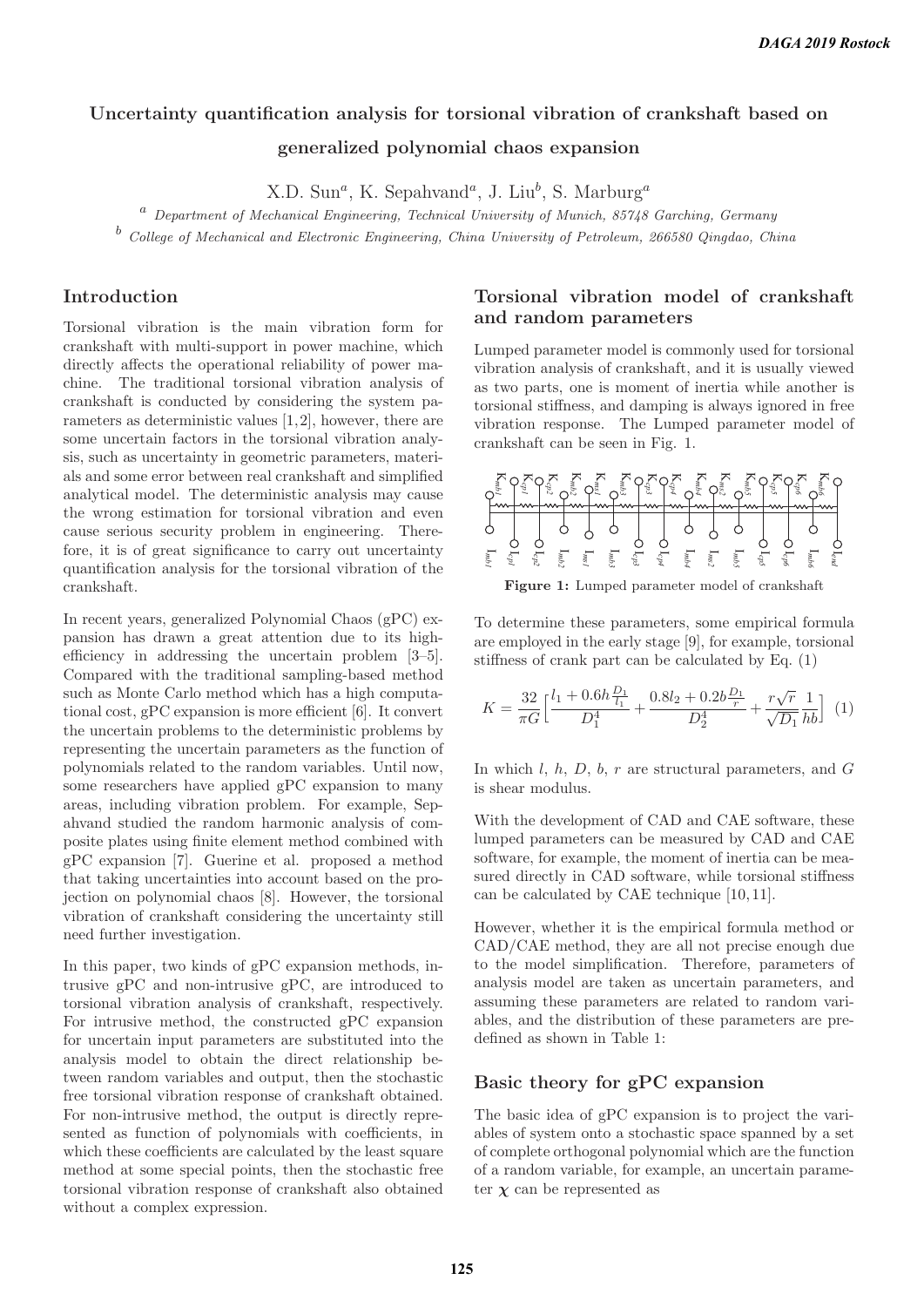**Table 1:** Distribution of lumped parameters

| Parameters                                              | value                                                                                                                |
|---------------------------------------------------------|----------------------------------------------------------------------------------------------------------------------|
| Moment of inertia<br>$/kg \cdot m^2$                    | $Imb \sim U(0.255, 0.275)$<br>$Icp \sim U(0.476, 0.496)$<br>$Im s \sim U(0.33, 0.35)$<br>$Iend \sim U(0.204, 0.224)$ |
| Torsional stiffness<br>$\langle MN \cdot m/rad \rangle$ | $Kmb \sim N(44, 0.3)$<br>$Kcp \sim N(38.1, 0.3)$<br>$Kms \sim N(21.9, 0.3)$<br>$Kend \sim N(63, 0.3)$                |

$$
\chi = x_0 \Psi_0 + \sum_{i_1=1}^{\infty} x_{i_1} \Psi_1(\xi_{i_1}) + \sum_{i_1=1}^{\infty} \sum_{i_2=1}^{i_1} x_{i_1 i_2} \Psi_2(\xi_{i_1}, \xi_{i_2})
$$

$$
+ \sum_{i_1=1}^{\infty} \sum_{i_2=1}^{i_1} \sum_{i_3=1}^{i_2} x_{i_1 i_2 i_3} \Psi_3(\xi_{i_1}, \xi_{i_2}, \xi_{i_3}) + \cdots
$$
(2)

Or, it can be written as,

$$
\chi = \sum_{i=0}^{\infty} x_i \Psi_i(\xi)
$$
 (3)

In which  $x_i$  are unknown coefficients of polynomial  $\Psi_i$ , while  $\Psi_i$  are a set of multidimensional polynomials with respect to the multidimensional random variables  $\xi$  with the orthogonality relationship, and in practical simulation, the series in Eq. (3) is commonly truncated to a finite number of terms and denoted by N. In addition, the selection of polynomial  $\Psi_i$  depend on the distribution type of random variable , for example, the Legendre orthogonal polynomial are the optimal basis for the random variable with uniform distribution, while the Hermite orthogonal polynomial are the optimal basis for the random variable with normal distribution, and so on [3].

Usually, there are two kind of methods for gPC expansion: intrusive and non-intrusive. For intrusive method, the related equations must be accessed, which means the relationship between the input parameters and output targets must be known. For non-intrusive method, the specific function between input and output can be considered as a black-box, which are not necessary to known. The details and their application on torsional vibration of crankshaft will be discussed in subsequent sections.

# **Intrusive gPC expansion for torsional vibration of crankshaft**

Intrusive method is substituting the polynomial of random variables into the detailed relationship between input parameters and output parameters, where this relationship can be solved in deterministic analysis.

The torsional vibration of crankshaft are usually described as

$$
[I]\{\ddot{\theta}(t)\} + [C]\{\dot{\theta}(t)\} + [K]\{\theta(t)\} = \{T(t)\} \qquad (4)
$$

where  $[I]$ ,  $[C]$  and  $[K]$  represent the matrix of moment of inertia, damping and torsional stiffness,  $\{\ddot{\theta}\}$ ,  $\{\dot{\theta}\}$  and  $\{\theta\}$  represent the vector of angular acceleration, angular velocity and angular displacement.

Then, the undamped torsional natural frequency (TNF) of crankshaft can be solved by Eq. (5)

$$
[\omega_n^2] = [I]^{-1}[K] \tag{5}
$$

Taking the undamped TNF as the output target, then the deterministic result can be solved by substituting the deterministic value into Eq. (5). But, when considering the input parameters as random variables, the Eq. (5) can be rewritten as

$$
[\omega_n^2(\xi)] = [I(\xi)]^{-1}[K(\xi)] \tag{6}
$$

here,  $\boldsymbol{\xi} = {\xi_1, \xi_2, \cdots, \xi_n}$  is a vector of random variables. And the element of matrix of moment of inertia and torsional stiffness related to *ξ* can be represented as

$$
I_i = \sum_{j=0}^{N_{I_i}} I_{i_j} \Psi_j(\xi)
$$
 (7)

$$
K_i = \sum_{j=0}^{N_{K_i}} K_{i_j} \Psi_j(\boldsymbol{\xi})
$$
\n(8)

where  $I_{i_j}$  and  $K_{i_j}$  are the coefficients of elements which can be solved by Galerkin projection, for example, the solving process of coefficients of moment of inertia by Galerkin projection like Eq. (9)

$$
I_{i_j} = \frac{\langle \chi, \Psi_j(\xi) \rangle}{\Psi_j^2(\xi)} \tag{9}
$$

After the coefficients obtained, the uncertain parameters can be described by gPC expansion. Among that, the coefficients of uncertain parameter  $I_{mb}$  and  $K_{mb}$  described by 2 order IgPC can be seen in table 2 and their Probability Density Function (PDF) can be seen in Fig. 2.

**Table 2:** The coefficients of gPC of Imb and Kmb

| Parameters       | Coefficients |     |     |  |  |  |
|------------------|--------------|-----|-----|--|--|--|
|                  |              |     | د ، |  |  |  |
| 1 <sub>mbi</sub> | 265          |     |     |  |  |  |
| mbi              |              | ).3 |     |  |  |  |



**Figure 2:** gPC expansion and theoretical value of Imb and Kmb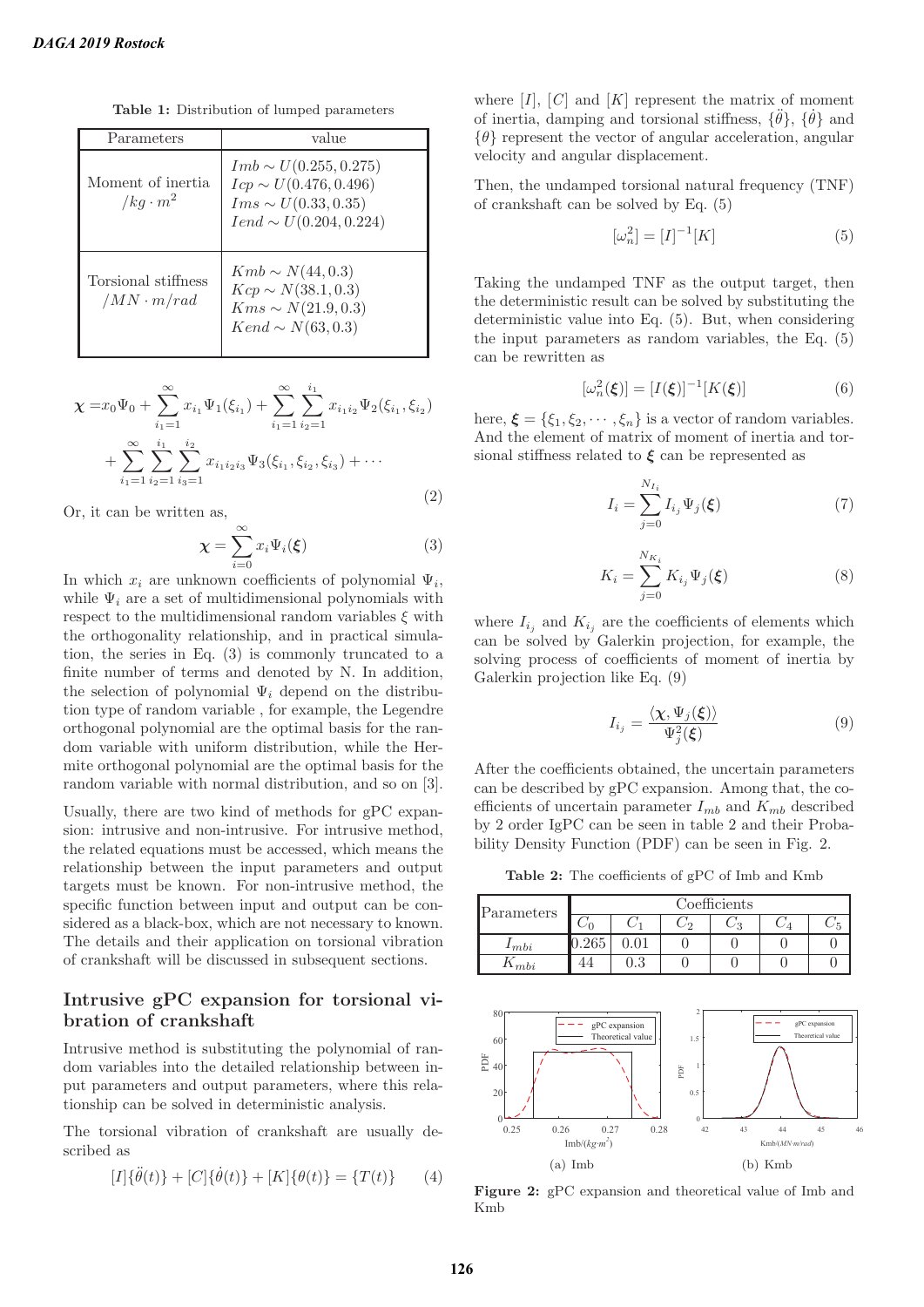From the picture, it is showed that the 2 order PC expansion can well meet the MC simulation. In addition, according to the accuracy calculation method defined in reference [3], the error in evaluation of statistical moments are all 0, which is reasonable for the optimal polynomial. Otherwise, the representation maybe need higher order expansion with lower accuracy for the non-optimal polynomial.

Then, the TNF under uncertainty can be solved by substituting Eq.  $(7)$  and  $(8)$  into Eq.  $(6)$ . The comparison of PDF of of  $1^{st}$  order TNF between different order IgPC expansion and MC simulation with 1000 points can be seen in Fig.3. However, the PDF representations for different order representations shows no remarkable difference, and are all close to that for MC simulation. This is due to the reason that coefficients after  $C_1$  are all zero, which means 1 order is accurate enough for the representation of parameters. The problem which can not be ignored is that the complexity of response function described by IgPC will be rapidly grows with the increasing dimension of randoms variables and complexity of deterministic response function.



**Figure 3:** IgPC expansion and MC of  $1^{st}$  order TNF

### **Non-intrusive gPC expansion for torsional vibration of crankshaft**

Non-intrusive method is suitable for the system without the specific function between input and output, or the function can be seen as a black-box. In this method, the output is directly represented as gPC expansion like Eq. (10)

$$
\omega_{n_i} = \sum_{j=0}^{N_{\omega_{n_i}}} \omega_{n_{i_j}} \Psi_j(\xi)
$$
\n(10)

Here,  $\Psi_i(\boldsymbol{\xi})$  is polynomial, which can be determined by the types of multidimensional random variables *ξ*, for example, if  $\xi = {\xi_1, \xi_2}$ , and  $\xi_1$  is random variable with normal distribution which optimal polynomial is Hermite polynomial  $H_i(\xi_1)$  while  $\xi_2$  is random variable with uniform distribution which best polynomial is Legendre polynomial  $L_i(\xi_2)$ , then polynomial of output can be assumed as

$$
\Psi_j(\boldsymbol{\xi}) = H_j(\xi_1) \otimes L_j(\xi_2) \tag{11}
$$

Then, Eq. (10) can be viewed as a function with  $N_{\omega_n}$ unknown coefficients, in which  $N_{\omega_{n_i}}$  is the number of term of polynomial. In order to solve these coefficients, at least  $N_{\omega_{n_i}}$  equations is demanded, in other words, at least  $N_{\omega_{n}}$  response samples should be known. As mentioned above, these samples can be solved through the blackbox.

After that, these coefficients can be solved by mathematical method like the least squares method. This kind of method used to solve coefficients is called collocation method. The problem what is worth to pay attention in this method is that the selection of these sample points since the inappropriate points may affect the accuracy of coefficients. In such a case, zero and the root of one higher order polynomial are selected as the collocation points to minimize the approximation error [12].

When NIgPC is employed to uncertain torsional vibration analysis of crankshaft, the process of calculating the TNF is viewed as black-box, and the  $\Psi_i(\boldsymbol{\xi})$  can be determined according to the distribution of parameters defined in previous section,

$$
\Psi_0(\xi) = H_0(\xi_1) * L_0(\xi_2) = 1
$$
\n
$$
\Psi_1(\xi) = H_0(\xi_1) * L_1(\xi_2) = \xi_1
$$
\n
$$
\Psi_2(\xi) = H_1(\xi_1) * L_0(\xi_2) = \xi_2
$$
\n
$$
\Psi_3(\xi) = H_1(\xi_1) * L_1(\xi_2) = \xi_1 * \xi_2
$$
\n
$$
\vdots
$$
\n(12)

The coefficients of  $1^{st}$  order TNF described by 3 order NIgPC can be seen in table 3. The PDF of  $1^{st}$  order TNF for different order NIgPC expansion and MC simulation with 1000 points can be seen in Fig. 4. Mean value and variance of these simulation can be seen in table 4.

**Table 3:** The coefficients of NIgPC for TNF of crankshaft

| Parameters | Coefficients |     |         |     |  |
|------------|--------------|-----|---------|-----|--|
|            |              |     | 22      | - 3 |  |
| $w_{n_1}$  |              | .69 | $-4.35$ |     |  |
|            | -5           | 46  |         |     |  |
|            |              |     |         |     |  |



**Figure 4:** NIgPC expansion and MC of  $1^{st}$  order TNF It can be seen from table 3,table 4 and Fig. 4 that the coefficients after  $C_2$  are close to zero, therefore, the PDF of different order NigPC expansion reveal no remarkable